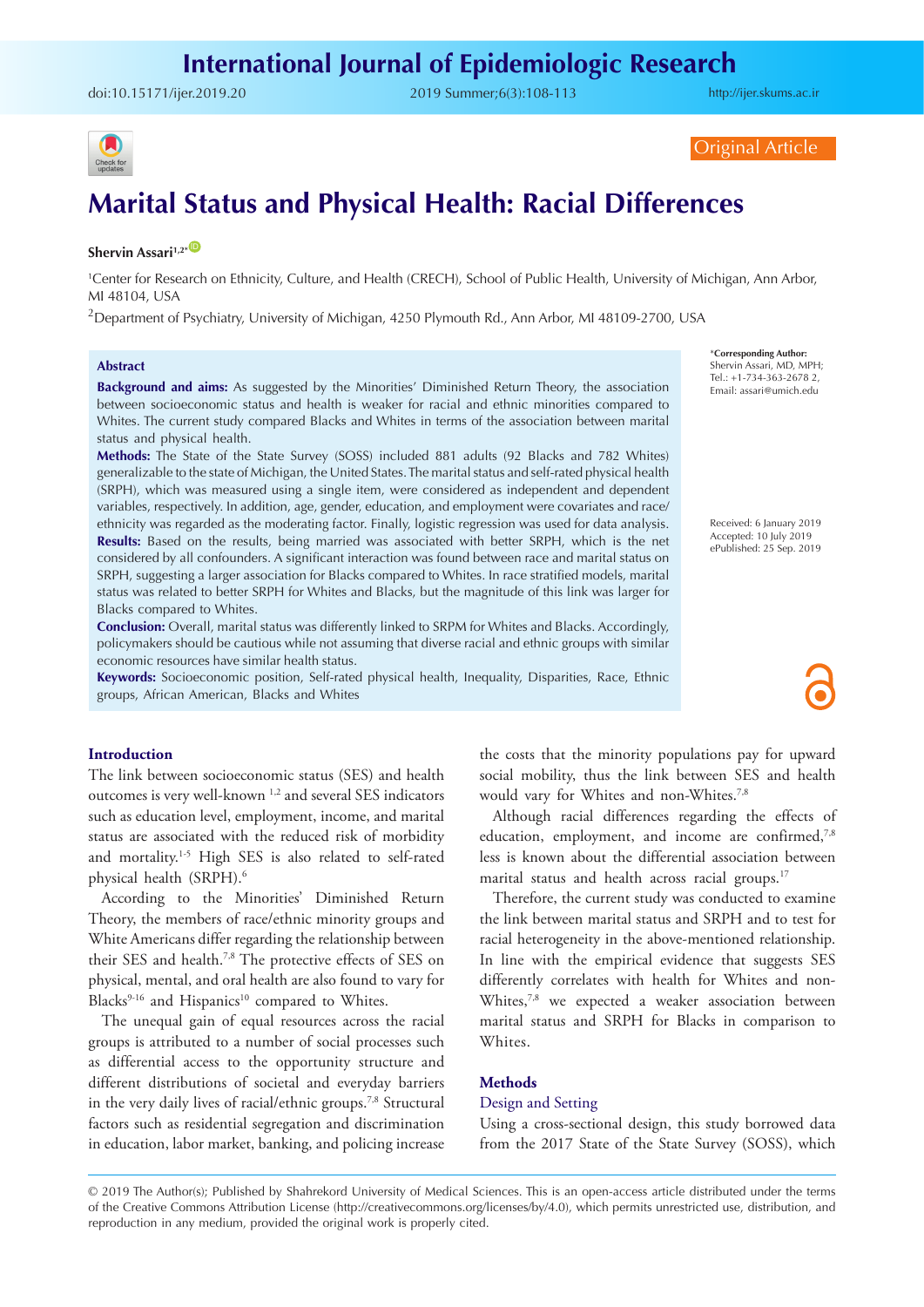is a state-wide representative survey of economic and sociopolitical attitudes and beliefs in Michigan, the United States. The SOSS is conducted by the Michigan State University Institute for Public Policy and Social Research, Lansing, Michigan, the United States.

The SOSS collects data using the telephone survey mode and participants include a random sample of approximately 1000 Michigan residents. The survey takes 20 minutes to complete on average. The SOSS recruited samples utilizing a stratified random sampling method of adults (i.e., age ≥18 years) who live in the state of Michigan, the United States.

#### Eligibility

The eligibility for the SOSS included being within the age range of 18 or more, living in Michigan, and having the ability to complete the interview in English. Institutionalized individuals were excluded from the survey. Meanwhile, only adults in households with a phone (landline telephone or Michigan cell phone number) are included since SOSS is a telephone survey.

## Sampling

The SOSS sample is composed of both new and old participants. Up to 80% of the SOSS sample includes new participants, meaning that they are interviewed by the SOSS for the first time. The SOSS sample is drawn from a list of random-digit-dial (RDD) phone numbers for the state of Michigan. A small proportion of the SOSS sample comes from the previous SOSS surveys (i.e., participants who are a part of SOSS surveys during the past two years) and up to 90% of SOSS participants agree to be re-contacted for a re-interview. Both of the abovementioned SOSS sub-samples are a representative of the random sample. Although many Michigan residents have no landline, the SOSS sampling frame also includes cellphone users. The SOSS sampling frame is provided by Survey Sampling Inc.

A total of 12 007 phone numbers were used for the 2017 SOSS sample. From this number, 584, 5897, and 6500 cases were in the re-contact, new RDD segment, and the new cell phone segments, respectively. Overall, 48.2% of the phone numbers were work telephone numbers **(**79.8%, 50.2%, and 43.6% for the re-contact, the new RDD, and the new cellphone segments, respectively).

#### Data Collection

Data were collected by the Institute for Public Policy and Social Research Office for Survey Research. All interviews were conducted between April 19 and July 30, 2017, applying a computer assisted telephone interviewing system. According to this system, interviews were scripted and executed from a computer workstation. During the interview, the questions and the instructions were provided for the interviewers on their computer screens and the computer indicated what numeric codes or text could be potentially entered as the responses to each item. In addition, Computer Assisted Survey Execution System software (version 5.5) was used for interviews. This system is collectively developed by the U.S. Department of Agriculture, the U.S. Census Bureau, and the University of California, Berkeley.

## Interviewer Training

A total of 38 trained interviewers collected the SOSS data in 2017. Interviewer training covered the study protocol, the interview questionnaire, as well as the meaning and aim of various questions. The interviewers with previous experience only received two hours of training which was specific to the SOSS 2017 while new interviewers received 13 hours of training including the interview practice.

## Measures

## *Dependent Variable Self-Rated Physical Health (SRPH)*

SRPH was regarded as our outcome variable of interest, which was measured by asking the participants "*How would you rate your overall physical health*?" The response items were in five levels ranging from 1 (excellent) to 5 (poor). The single-item SRPH measure correlates with multiple-item measures of health, physical activity, health behaviors, and well-being. SRPH was dichotomized as poor/fair (1) and good/very good/excellent (0) and high SES was shown to predict better SRPH.<sup>6</sup>

#### *Independent Variable*

Marital status, as the main independent variable, was operationalized as a dichotomous variable married (1) versus unmarried (0).

## *Covariates*

## *Demographic Factors*

Age and gender (male =1 vs. female =0) were regarded as interval and dichotomous measures.

#### *Education and Income*

Similarly, sociodemographic factors included education and employment status (labor market participation) and education was a dichotomous variable (college not completed =0 and college completed =1). Further, employment status was another dichotomous measure (0= non-participation in the labor market and 1= labor market participation).

## *Moderator*

## *Race/ethnicity*

Self-identified race/ethnicity was considered as a dichotomous measure as well (Blacks =1 and Whites =0).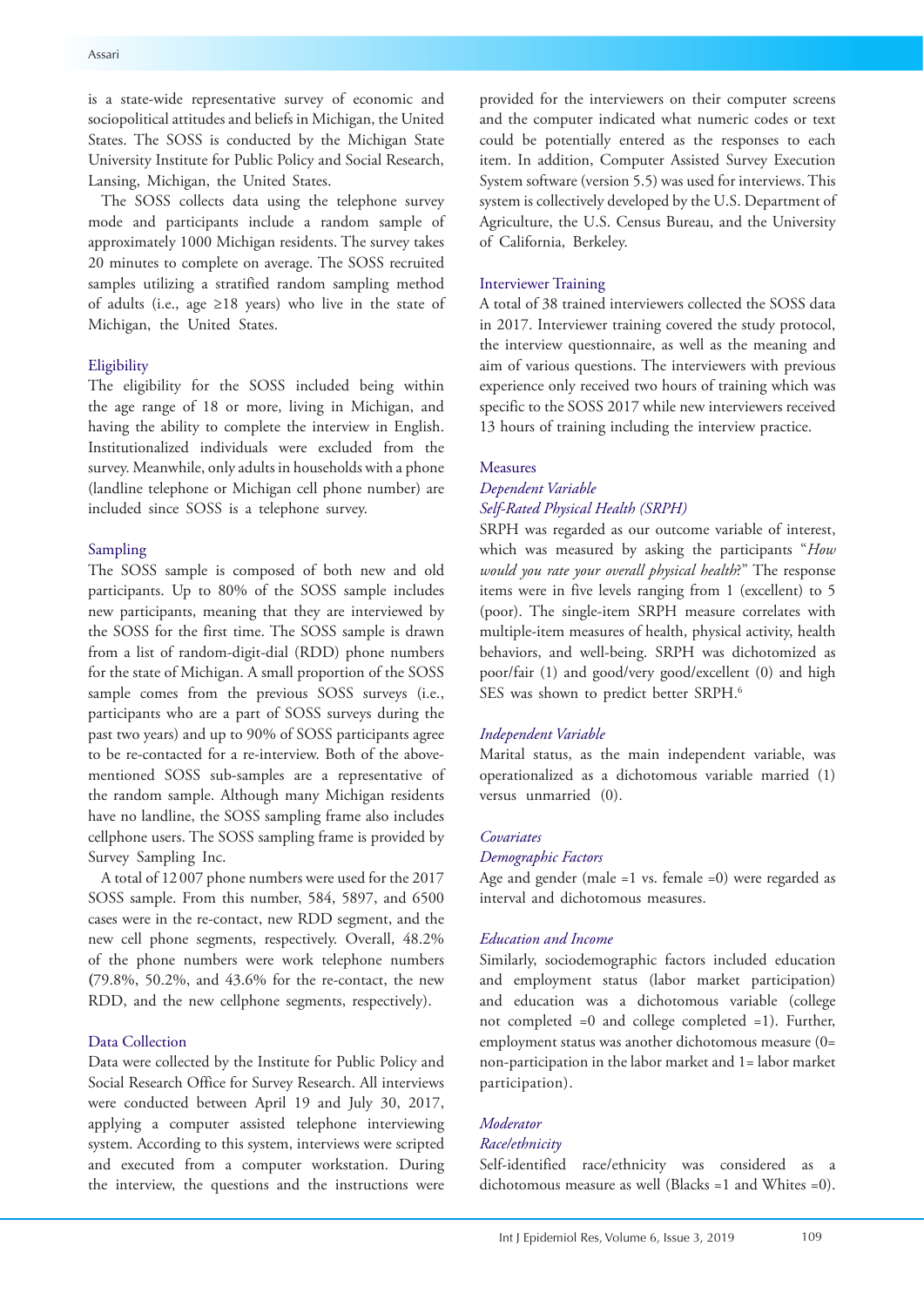## Statistical Analysis

Stata software (Stata Corp., College Station, Texas), version 13.0 was applied to analyze the data and mean (standard errors) and relative frequencies in the overall sample, along with race were utilized to describe our sample. To understand the pattern of bivariate associations, the Pearson correlation test was applied to estimate the correlation matrix between the study variables. It should be noted that the Pearson correlation test was used due to the large sample size. Then, Blacks and Whites were compared in terms of the study constructs employing the Pearson Chi-square test and independent-sample *t* test. Four logistic regression models were also utilized to perform multivariable analysis. The odds ratio, 95% confidence interval, and *P* value were reported as well. In all logistic regression models, marital status and poor/fair SRPH were regarded as the independent and dependent variable while gender, age, education, employment status, and household income were regarded as the control variables. *Models* and *2* were fitted in the overall sample. Moreover, *Model 1* included no interaction term whereas *Model 2* encompassed the race by marital status interaction term. Finally, *Models 3* and *4* were estimated for Whites and Blacks, respectively.

## **Results**

## Descriptive Statistics

Table 1 demonstrates a summary of descriptive information in the overall sample and by race/ethnicity. As shown, Blacks had lower SES indicated by a lower frequency of being married, having lower educational attainment,

**Table 1.** Descriptive Data of the Overall Sample and by Race/Ethnicity

being employed, and earning lower household income in comparison to Whites. In other words, Blacks had worse SRPH compared to Whites.

## Bivariate Correlations

Likewise, the bivariate correlation matrix in the overall sample is presented in Table 2. Based on the obtained data, race/ethnicity, education employment, and marital status were associated with SRPH. Additionally, Blacks were younger and more employed than Whites. Eventually, Blacks were less likely to be married and had worse SRPH compared to Whites.

## Multivariable Logistic Regression Models in the Overall Sample

Table 3 provides a summary of the results of two logistic regressions in the pooled sample. *Model 1* showed a protective effect of being married against the odds of poor SRPH above and beyond all covariates. In addition, *Model 2* documented a significant interaction between marital status and race/ethnicity on poor SRPH.

#### Logistic Regression Specific to Race/Ethnicity

Data related to both logistic regressions specific for Whites and Blacks are reported in Table 4. Based on *Models 3* and *4* in Whites and Blacks, respectively, being married was associated with better SRPH for both groups.

#### **Discussion**

The current study was performed to test whether marital status is linked to SRPH and if this link is different for Whites and Blacks. Based on the findings, being married

| Characteristics                                        | All           |             |               | Whites      |               | <b>Blacks</b> |  |
|--------------------------------------------------------|---------------|-------------|---------------|-------------|---------------|---------------|--|
|                                                        | Mean          | 95% CI      | Mean          | 95% CI      | Mean          | 95% CI        |  |
| Age $(y)^*$                                            | 48.24         | 46.63-49.86 | 50.25         | 48.57-51.94 | 43.48         | 38.17-48.79   |  |
|                                                        | $\frac{0}{0}$ | 95% CI      | $\frac{0}{0}$ | 95% CI      | $\frac{0}{0}$ | 95% CI        |  |
| Race                                                   |               |             |               |             |               |               |  |
| Whites                                                 | 84.76         | 80.94-87.93 |               |             |               |               |  |
| <b>Blacks</b>                                          | 15.24         | 12.07-19.06 |               |             |               |               |  |
| Gender                                                 |               |             |               |             |               |               |  |
| Women                                                  | 52.80         | 48.72-56.84 | 51.98         | 47.75-56.18 | 57.34         | 44.42-69.33   |  |
| Men                                                    | 47.20         | 43.16-51.28 | 48.02         | 43.82-52.25 | 42.66         | 30.67-55.58   |  |
| Education ( $\geq$ 12 years) <sup>*</sup> <sup>a</sup> |               |             |               |             |               |               |  |
| Less than college                                      | 55.46         | 51.36-59.49 | 52.47         | 48.22-56.69 | 72.08         | 59.22-82.10   |  |
| Completed college                                      | 44.54         | 40.51-48.64 | 47.53         | 43.31-51.78 | 27.92         | 17.90-40.78   |  |
| Employment <sup>*a</sup>                               |               |             |               |             |               |               |  |
| Not in Labor Force                                     | 36.59         | 32.89-40.45 | 38.62         | 34.68-42.72 | 25.28         | 16.71-36.31   |  |
| In Labor Force                                         | 63.41         | 59.55-67.11 | 61.38         | 57.28-65.32 | 74.72         | 63.69-83.29   |  |

Source: The State of the State Survey (2017).

Note. \*P<0.05 for Whites versus Blacks; <sup>a</sup> Pearson chi-square test; <sup>b</sup> Independent samples *t* test; CI: Confidence interval.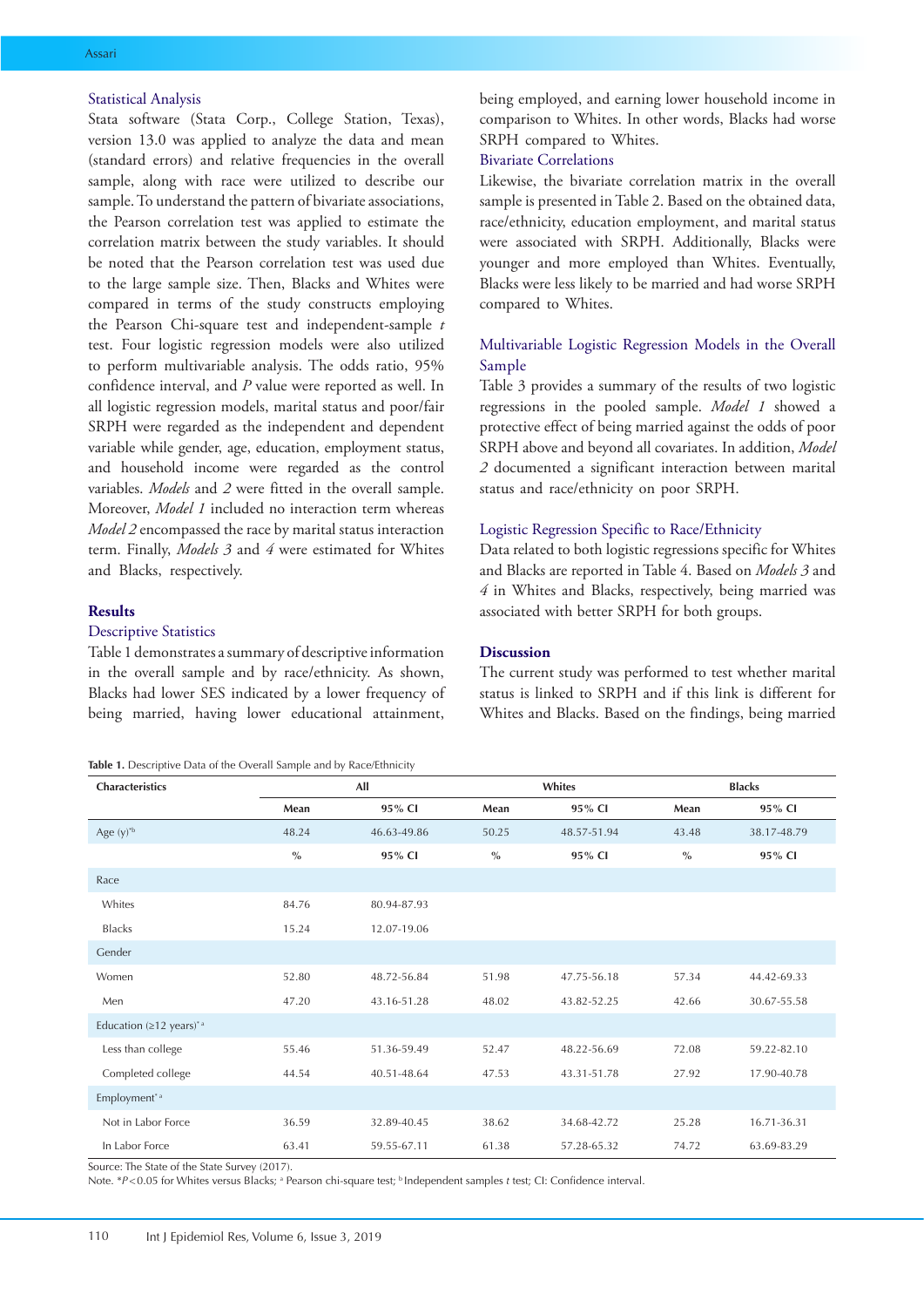| Table 2. Spearman Correlations in the Pooled Sample and by Race/Ethnicity |  |  |  |
|---------------------------------------------------------------------------|--|--|--|
|---------------------------------------------------------------------------|--|--|--|

| Characteristics               |            | $\overline{\mathbf{2}}$ | 3          | $\overline{4}$ | 5          | 6          |  |
|-------------------------------|------------|-------------------------|------------|----------------|------------|------------|--|
| All                           |            |                         |            |                |            |            |  |
| 1 Race (Black)                |            |                         |            |                |            |            |  |
| 2 Gender (men)                | $-0.05$    |                         |            |                |            |            |  |
| 3 Age                         | $-0.17***$ | $-0.07$ <sup>*</sup>    |            |                |            |            |  |
| 4 Education (1-4)             | $-0.05$    | $-0.01$                 | $-0.05$    |                |            |            |  |
| 5 Employment (In labor force) | $0.08*$    | $0.12***$               | $-0.45***$ | $0.12$ **      |            |            |  |
| 6 Marital status (married)    | $-0.18***$ | $0.10$ <sup>**</sup>    | $-0.05$    | $0.12$ **      | $0.06*$    |            |  |
| 7 Poor SRPH                   | $0.10$ **  | $-0.04$                 | 0.03       | $-0.21$ ***    | $-0.20***$ | $-0.14***$ |  |

Source: The State of the State Survey (2017).

Note. SRPH: Self-rated physical health; Logistic regressions #*P*<0.1,\**P*<0.05, \*\**P*<0.01, and \*\*\**P*<0.001.

**Table 3.** Association Between Marital Status and Poor SRPH in the Pooled Sample

|                              |           | Model 1             | Model 2<br>Model 1 + Interactions |               |  |
|------------------------------|-----------|---------------------|-----------------------------------|---------------|--|
| <b>Characteristics</b>       |           | <b>Main Effects</b> |                                   |               |  |
|                              | B         | 95% CI              | B                                 | $95\%$ CI     |  |
| Race (Black)                 | $1.74*$   | $1.02 - 2.97$       | $2.44**$                          | 1.31-4.54     |  |
| Age                          | $0.99*$   | $0.98 - 1.00$       | $0.99*$                           | $0.98 - 1.00$ |  |
| Gender (men)                 | 0.81      | $0.56 - 1.16$       | 0.81                              | $0.57 - 1.16$ |  |
| Education (1-4)              | $0.59***$ | $0.48 - 0.73$       | $0.58***$                         | $0.47 - 0.72$ |  |
| Employment (in labor force)  | $0.35***$ | $0.23 - 0.53$       | $0.35***$                         | $0.23 - 0.53$ |  |
| Marital status (married)     | $0.57**$  | $0.40 - 0.82$       | $0.65*$                           | $0.45 - 0.95$ |  |
| Marital status $\times$ race |           |                     | $0.25^*$                          | $0.06 - 1.00$ |  |

Source: The State of the State Survey (2017).

*Note.* SRPH: Self-rated physical health; Logistic regressions *# P<* 0.1,*\* P*<0.05, *\*\*P*<0.01, and \*\*\**P<*0.001.

**Table 4.** Association Between Marital Status and Poor SRPH in Whites and Blacks

|                               |                       | Model 3       |               | Model 4       |  |  |
|-------------------------------|-----------------------|---------------|---------------|---------------|--|--|
| <b>Characteristics</b>        |                       | Whites        | <b>Blacks</b> |               |  |  |
|                               | B                     | 95% CI        | B             | 95% CI        |  |  |
| Age                           | 0.99                  | $0.98 - 1.00$ | 0.98          | $0.94 - 1.02$ |  |  |
| Gender (men)                  | 0.76                  | $0.52 - 1.12$ | 1.21          | 0.38-3.86     |  |  |
| Education (completed college) | $0.58***$             | $0.46 - 0.72$ | 0.61          | $0.31 - 1.20$ |  |  |
| Employment (in labor force)   | $0.40$ <sup>***</sup> | $0.26 - 0.61$ | 0.18"         | $0.06 - 0.59$ |  |  |
| Marital Status (married)      | $0.66*$               | $0.45 - 0.96$ | $0.15$ **     | $0.04 - 0.61$ |  |  |

Source: The State of the State Survey (SOSS), 2017.

SRPH: Self-rated physical health; Outcome: Poor SRPH.

Note. # *P*<0.1, \**P*<0.05, \*\**P*<0.01, \*\*\**P*<0.001.

was related to better SRPH, overall, and the marital status-SRPH link differed between Blacks and Whites.

The result regarding the link between marital status and SRPH is consistent with the Social Determinants of Health<sup>18,19</sup> and Fundamental Cause<sup>3</sup> theories that consider social resources as the root causes of health. The race is also known to moderate the link between SES and

health.7,8 However, most of these studies are related to education rather than the other SES indicators including marital status. According to some studies, the effects of education on a wide range of health outcomes such as smoking, drinking, obesity, depression, chronic disease, and mortality are stronger for Whites than those for Blacks,<sup>7,8</sup> which is partially because education generates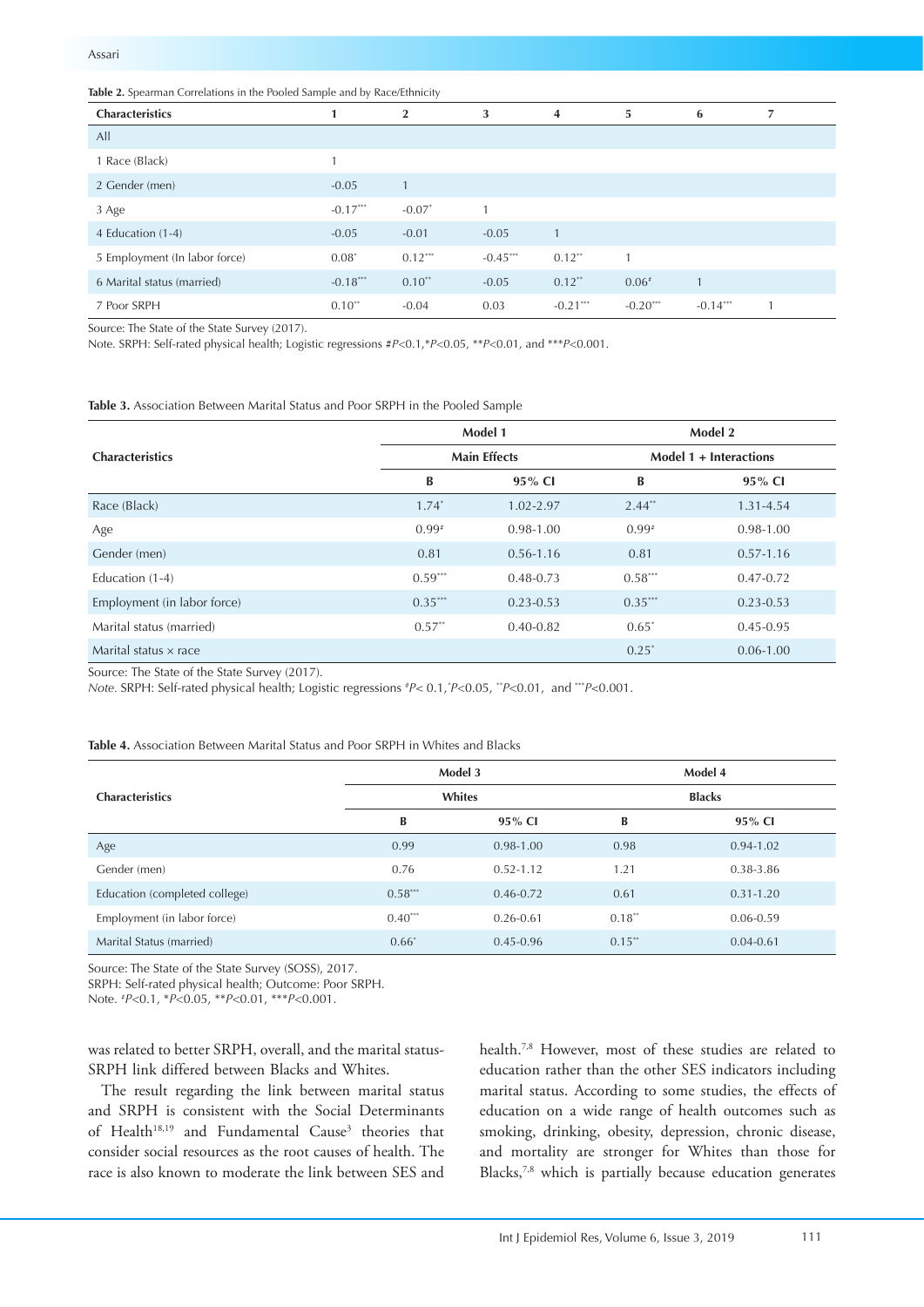more economic prosperity for White as compared to Black families<sup>20</sup>

The current study is not the first one to document that race alters the SES-health link. However, most of the existing literature has focused on the other SES indicators such as education, employment, and income,<sup>7,8</sup> while little is known about marital status.17 The unique contribution of this study is to extend what we know about racial differences in SES-health relationship to the link between marital status and SRPH.

Differential links by race are not limited to health but extend to psychological assets like coping.<sup>21</sup> The differential effects of race on psychological assets are possibly one of the mechanisms that explain racial and ethnic variation concerning the effects of SES on health since such assets, at least in part, mediate the SES-health link. Accordingly, more research should be done on whether race/ethnic variation in SES-psychological assets and psychological assets – health explain the Black-White differences in the SES-health link.

#### Limitations

Our study has some limitations. Although this study used a random sample, participants were limited to individuals who had either a landline or a local cellphone. The study was also limited to individuals who were English speakers. Due to a cross-sectional design, the current study fails to establish causation. In addition, SES and health have bidirectional associations, and reverse causation from poor health to downward social mobility is possible as well. Therefore, future research should investigate the effects of change in social status and marital status over the life course on the health of Blacks and Whites. Moreover, future studies may use multiple and repeated observations that are needed to test the bidirectional link between SES and health. Our outcome (SRPH) was also a single-item measure. Thus, these results should be replicated utilizing other types of data and other physical health outcomes. The omitted confounders were another limitation of the study. This study failed to include important confounders such as health insurance, access to the health care system, and chronic medical disease. Therefore, other studies should seek to find whether health care access and differential treatment in the health care system explain the differential effects of SES on health. Similar to any other cross-racial study, the differential validity of SRPH is a threat to the validity of the current findings. Research has shown that SRPH may reflect different health problems across racial groups. Studying the quality of the relationship between partners and spouses by SES is required to test if social relationships explain the differential effects of marital status for Whites and Blacks. Finally, these findings need to be replicated in other settings, particularly for other racial and ethnic groups.

#### **Conclusions**

In general, the link between marital status and SRPH may depend on race and ethnicity. Research is still required to better understand group differences respecting the health of various racial groups with similar SES resources.

#### **Ethical Approval**

The SOSS study protocol was approved by the Michigan State University Institutional Review Board. All participants provided informed consent and were financially compensated for their time.

#### **Conflict of Interest Disclosures**

None.

#### **Funding/Support**

Assari is supported by the following NIH awards: 54MD008149, R25 MD007610, 2U54MD007598, U54 TR001627, D084526-03, and CA201415-02.

#### **References**

- 1. Ross CE, Mirowsky J. Refining the association between education and health: the effects of quantity, credential, and selectivity. Demography. 1999;36(4):445-60.
- 2. Ross CE, Mirowsky J. Does employment affect health? J Health Soc Behav. 1995;36(3):230-43.
- 3. Phelan JC, Link BG, Diez-Roux A, Kawachi I, Levin B. "Fundamental causes" of social inequalities in mortality: a test of the theory. J Health Soc Behav. 2004;45(3):265-85. doi: 10.1177/002214650404500303.
- 4. Link BG, Phelan J. Social conditions as fundamental causes of disease. J Health Soc Behav. 1995;Spec No:80-94.
- 5. Mirowsky J, Ross CE. Education, health, and the default American lifestyle. J Health Soc Behav. 2015;56(3):297-306. doi: 10.1177/0022146515594814.
- 6. Assari S, Lankarani MM. Demographic and Socioeconomic Determinants of Physical and Mental Self-rated Health Across 10 Ethnic Groups in the United States. Int J Epidemiol Res. 2017;3(12):185-93. doi: 10.15171/ijer.2017.02.
- 7. Assari S. Health disparities due to diminished return among black Americans: Public policy solutions. Soc Issues Policy Rev. 2018;12(1):112-45. doi: 10.1111/sipr.12042.
- Assari S. Unequal gain of equal resources across racial groups. Int J Health Policy Manag. 2017;7(1):1-9. doi: 10.15171/ ijhpm.2017.90.
- 9. Assari S, Caldwell CH. Family Income at Birth and Risk of Attention Deficit Hyperactivity Disorder at Age 15: Racial Differences. Children (Basel). 2019;6(1). doi: 10.3390/ children6010010.
- 10. Assari S, Farokhnia M, Mistry R. Education attainment and alcohol binge drinking: diminished returns of Hispanics in Los Angeles. Behav Sci (Basel). 2019;9(1). doi: 10.3390/ bs9010009.
- 11. Assari S. Family Socioeconomic Position at Birth and School Bonding at Age 15; Blacks' Diminished Returns. Behav Sci (Basel). 2019;9(3). doi: 10.3390/bs9030026.
- 12. Assari S. The benefits of higher income in protecting against chronic medical conditions are smaller for African Americans than whites. Healthcare (Basel). 2018;6(1). doi: 10.3390/ healthcare6010002.
- 13. Assari S, Caldwell CH, Mincy R. Family socioeconomic status at birth and youth impulsivity at age 15; Blacks' diminished return. Children (Basel). 2018;5(5). doi: 10.3390/